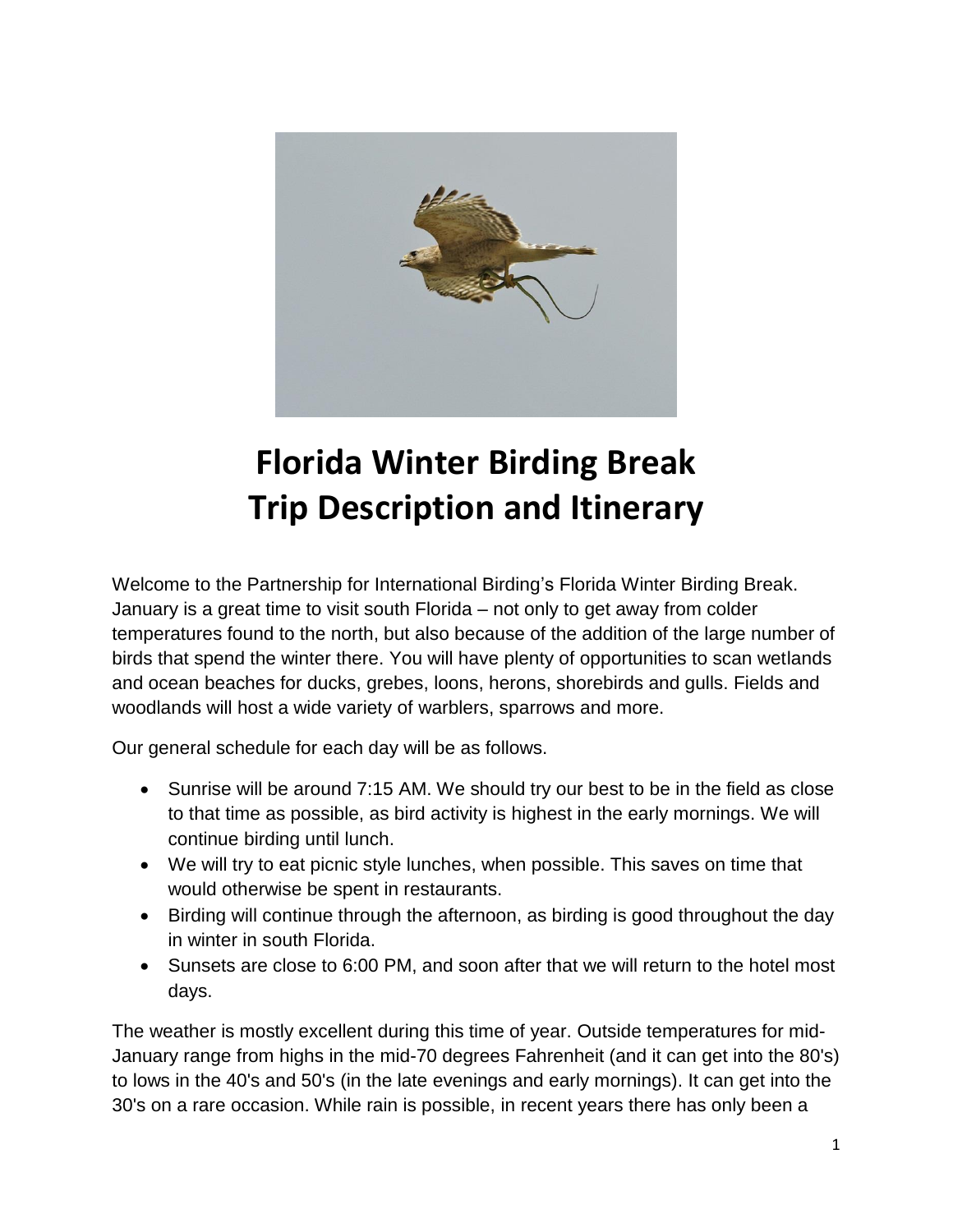trace amount of rain during this time. The average for January is less than 2 inches of rain. If we do get rain, we will try to use that time for driving from one place to the next. You should consider bringing a small umbrella, as a light rain can make for very good birding conditions.



## **Day 1: Arrival into Fort Myers and PM Birding**

Birding opportunities today will depend on your arrival time at the Fort Myers Airport. The actual schedule for birding on this arrival day will be determined based on the group's flight schedules. There are plenty of good birding sites not far from the airport, and we will most likely concentrate on these places today.

Overnight in Fort Myers.



#### **Day 2: Babcock-Webb Wildlife Management Area, Oscar Scherer State Park and Myakka River State Park.**

We will need to make an early departure from the hotel this morning, as it is important to arrive early for the best chance to see Red-cockaded Woodpeckers. We will travel about 30 minutes to Babcock/Webb Wildlife Management Area. The habitat here includes pinewoods, marsh and open water. Target birds include Red-cockaded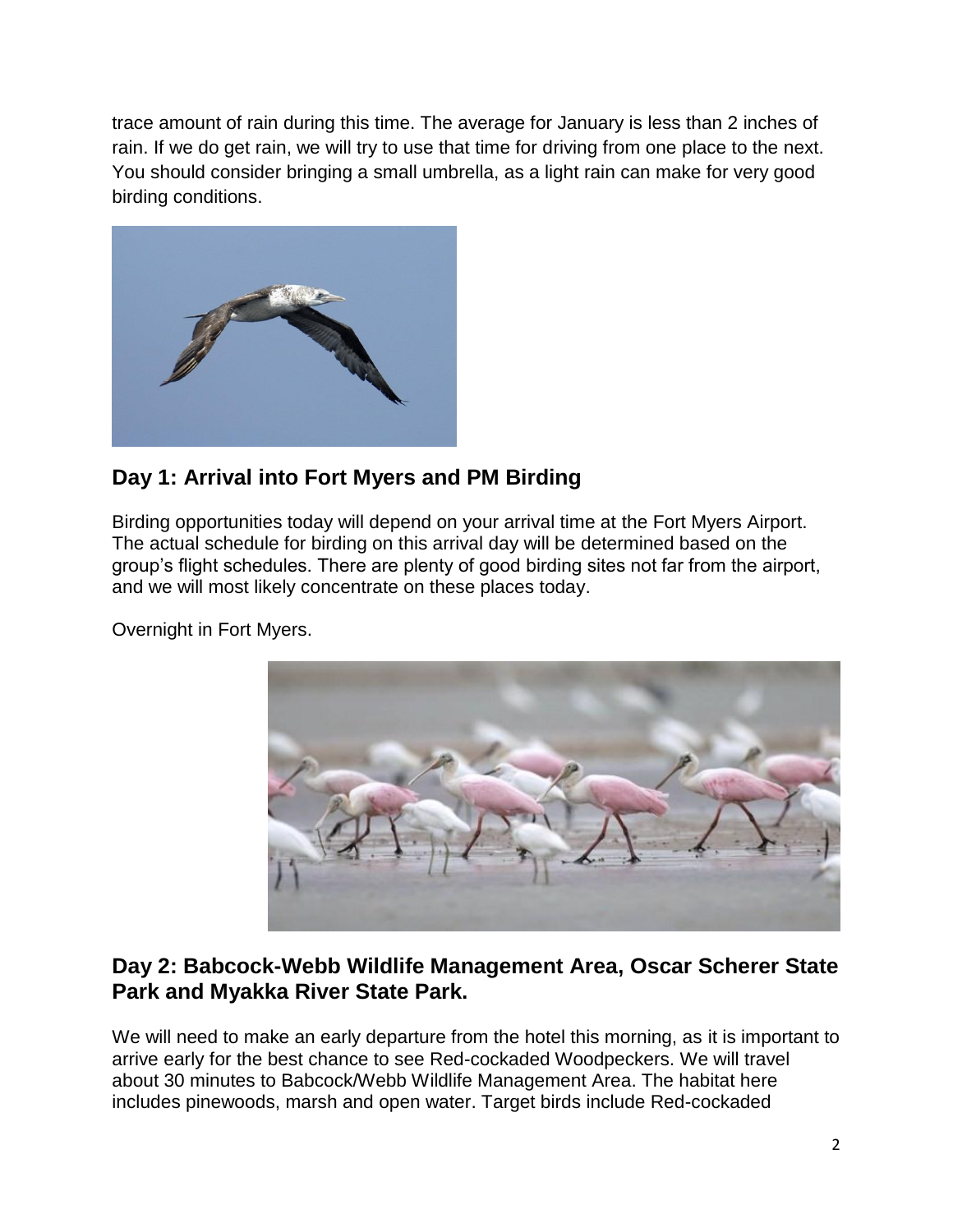Woodpecker, Red-headed Woodpecker, Mottled Duck, Least Bittern, King Rail (difficult), Brown-headed Nuthatch, Sedge Wren, Pine Warbler and Bachman's Sparrow.

After birding here for two hours or so, we will head north to Oscar Scherer State Park. The park features woodland bordered by brushy scrub. This is a perfect place to find Florida Scrub-Jays, as well as a nice mix of woodpeckers, songbirds and waterfowl.

We will finish our birding today at Myakka River State Park, where hammocks, marshes and lakes dominate the landscape. The oak and palm hammocks are great places to find wintering songbirds. Many species of ducks, waders and shorebirds are also possible here, including Black-bellied Whistling-Duck, Glossy Ibis, Limpkin and Sandhill Crane.

As we drive throughout the day, we should keep our eyes open for Burrowing Owls and Crested Caracaras. Both species are possible throughout this area.

We will plan to get back to the hotel by about 5:00 PM. Shortly after arrival, we will meet in the lobby to review the day's bird checklist and review the plan for the next day. After this, we will head for dinner.

After dinner, we will visit a grocery store to purchase lunch items for Tuesday, so we can eat lunch in the field, while still watching birds.

Overnight in Fort Myers.



## **Day 3: Ding Darling National Wildlife Refuge**

Once again, an early departure is best, and we hope to leave the hotel by 6:30 AM. Our first destination will depend on the tides, so this will change with each trip.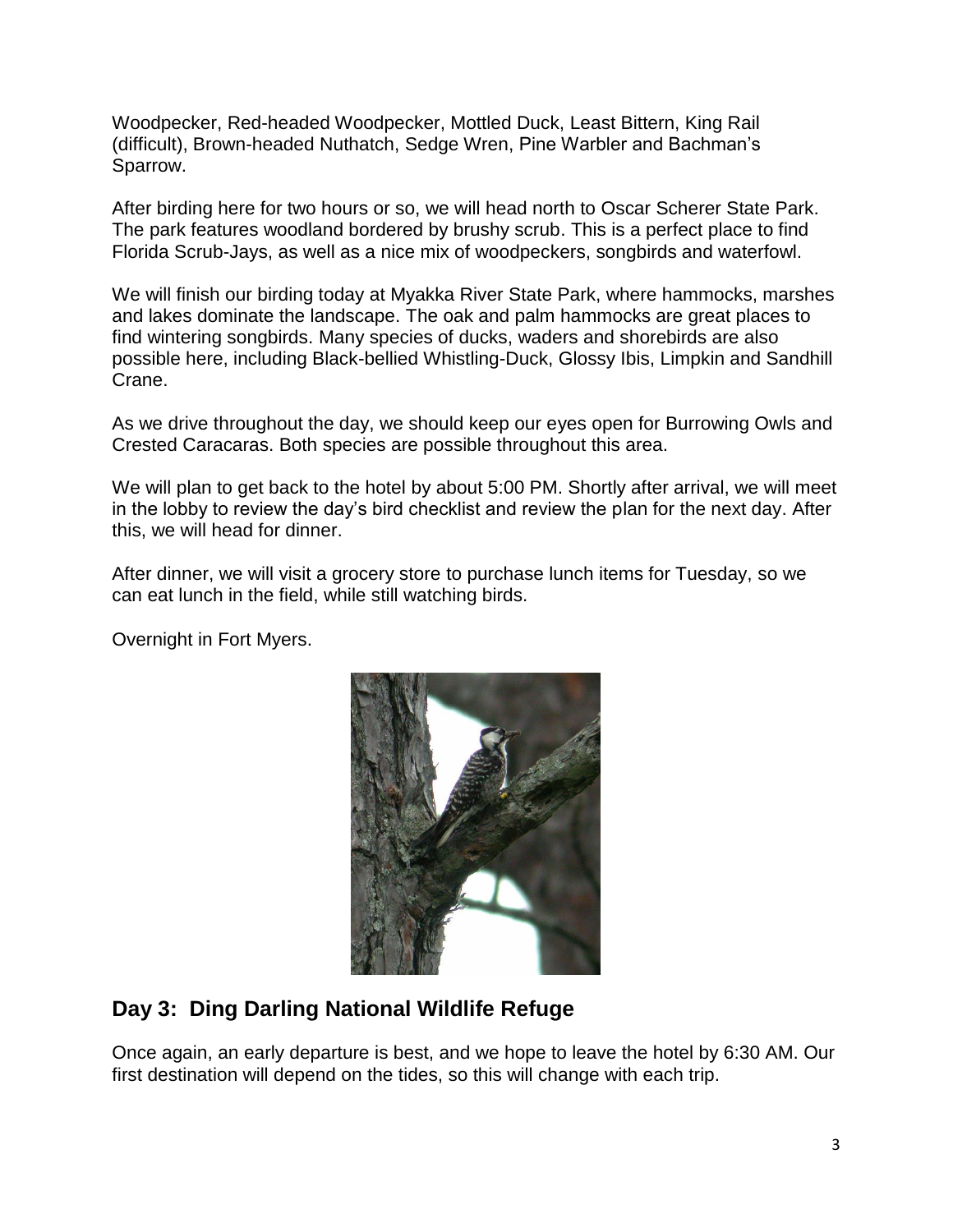One likely first destination is one of the true birding "jewels" of North America --- Ding Darling National Wildlife Refuge. Situated on the back bay side of Sanibel Island, Ding Darling (named for J.N. "Ding" Darling, a writer and conservationist of the first half of the twentieth century) is a complex of marshes, lakes, ponds and mangroves that hosts virtually every wading bird to be found in Florida, plus a wide variety of shorebirds in the winter. The mangroves are home to the rare and elusive Mangrove Cuckoo, and the drier upland areas can have an interesting array of wintering songbirds. At low tide, many birds will be out in the open, feeding in the tidal pools along the five-mile Wildlife Drive.

When we have seen enough of the main preserve at Ding Darling (and this may prove impossible), we will take a look at the Bailey Tract of the refuge. The Bailey Tract is a different habitat altogether - a group of ponds surrounded by prairie and ringed in part by a canal.

We will finish our day at the Sanibel Lighthouse, a historic structure surrounded by woodlands on one side and beach on the other.

We will once again try to get back to the hotel at about 5:00 PM. After arrival, we will meet in the lobby to review the day's bird checklist and review plans for the next day. Afterwards, we head for dinner.

Overnight in Fort Myers.



#### **Day 4: Audubon's Corkscrew Swamp Preserve, and PM at Shark Valley in Everglades National Park**

We check out of the hotel today in order to move to the Atlantic side of Florida for some key birding opportunities.

Today we will be visiting Corkscrew Swamp, a National Audubon Society sanctuary that encompasses the largest remaining stand of baldcypress in North America. As we walk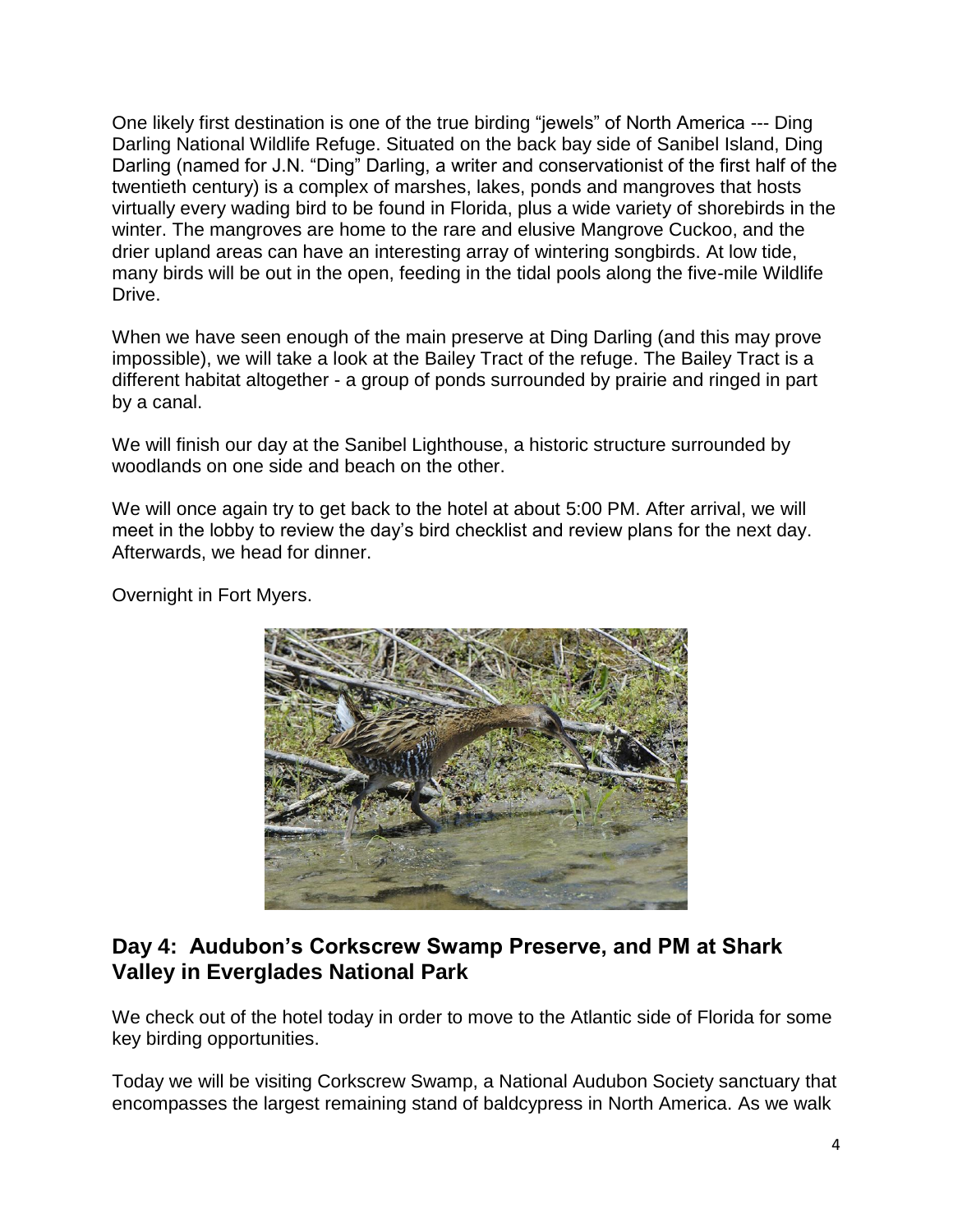a two-mile boardwalk through the swamp, we may see Wood Storks (which have a large breeding colony here), Barred Owl, Limpkin and many herons and egrets. This is also an overwintering site for a variety of warblers, vireos and occasionally a Painted Bunting. The plant population alone is well worth a visit; the cypress trees are hung with a huge number of fascinating epiphytes. Alligators watch quietly from the water a few feet below the boardwalk, waiting for a misstep by a careless birder….

After spending the morning at Corkscrew, we will eat our picnic lunch and then begin the drive to the Shark Valley entrance of Everglades National Park. No trip to south Florida would be complete without seeing at least a part of this vast "River of Sedge" ecosystem.

We need to arrive at Shark Valley by 2:30 in the afternoon, so that we can enjoy a twohour tram ride which begins at 3:00 PM. This ride will give us easy access to areas where we will look for Anhinga, Glossy Ibis, Snail Kite, Short-tailed Hawk, and Purple Gallinule. We may also see the Great White Heron, a white form of Great Blue Heron, which may be a separate species. Wintering songbirds are likely in the mangroves. We should not miss seeing American Alligators.

After the tram ride, we will leave the Everglades and begin the drive toward our hotel in Fort Lauderdale (an hour and 15 minute drive). Once at the hotel, we will review our bird checklist for the day and make plans for the following morning, before heading out for dinner.

Overnight in Fort Lauderdale.



## **Day 5: Wakodahatchee Wetlands and Green Cay Nature Center; PM Return to Fort Myers**

After breakfast, we will make a half hour drive to our first destination today. We will be visiting two fabulous birding areas this morning - Wakodahatchee Wetlands and Green Cay Nature Center. Both of these offer amazing opportunities for birding and bird photography.

Wakodahatchee is a reclaimed water treatment facility, helping to clean two million gallons of water every day. Green Cay is a constructed wetland and educational facility.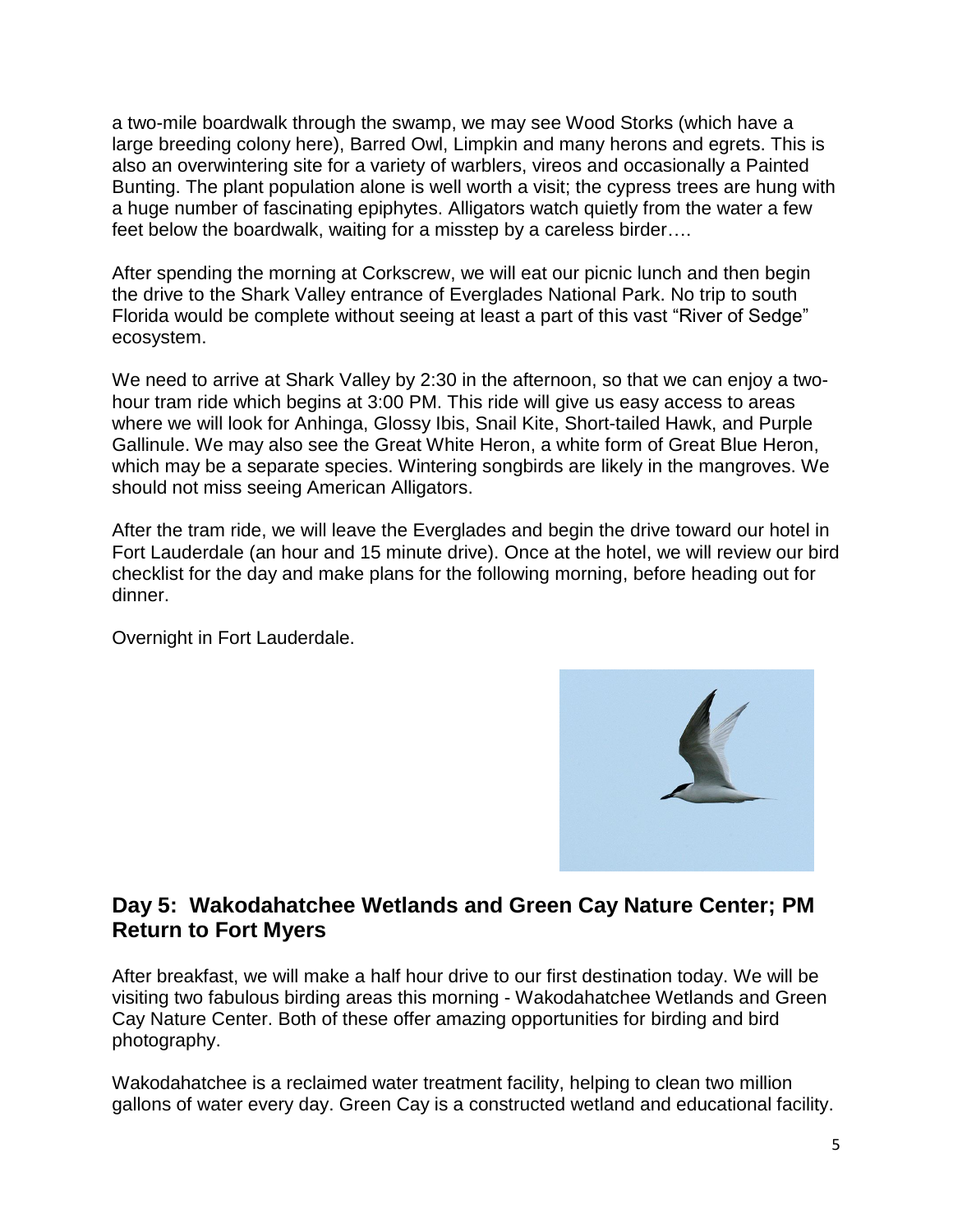Both of these offer an extensive boardwalk system, which allows you to get close to a large number of birds. Expect up-close looks at Black-bellied Whistling-Duck, Mottled Duck, Egyptian Goose, Wood Stork, Least Bittern, Roseate Spoonbill, Sora, Purple Swamphen, Purple Gallinule and Limpkin. Neotropic Cormorants have been wintering here in recent years. Monk Parakeets, Painted Bunting, wintering warblers, and other songbirds are possible in the trees.



Wakodahatchee Wetlands

We will be in no rush to leave these sites; however, we will eventually need to return to Fort Myers, about 2.5 hours west.

After eating a picnic style lunch, we will begin the drive. Along the way, we will pass the southern shore of Lake Okeechobee, the second-largest lake in the lower 48 states. We'll take some time to stop and scan the lake. Additional stops can be made for any target species possible along the drive, such as Fulvous Whistling-Duck, Crested Caracara and Common Myna.

Once we are back in Fort Myers, we will check in to the hotel and then go to dinner. Bring your bird checklists, so that once we order our meals, we can review the list and discuss plans for the next morning.

Overnight in Fort Myers.



## **Day 6: More Birding from Fort Myers: Fort Myers Beach and Harns Marsh**

Today we will visit additional great birding destinations, including coastal sites near Fort Myers Beach. This area is very popular with a huge variety of shorebirds. It is possible